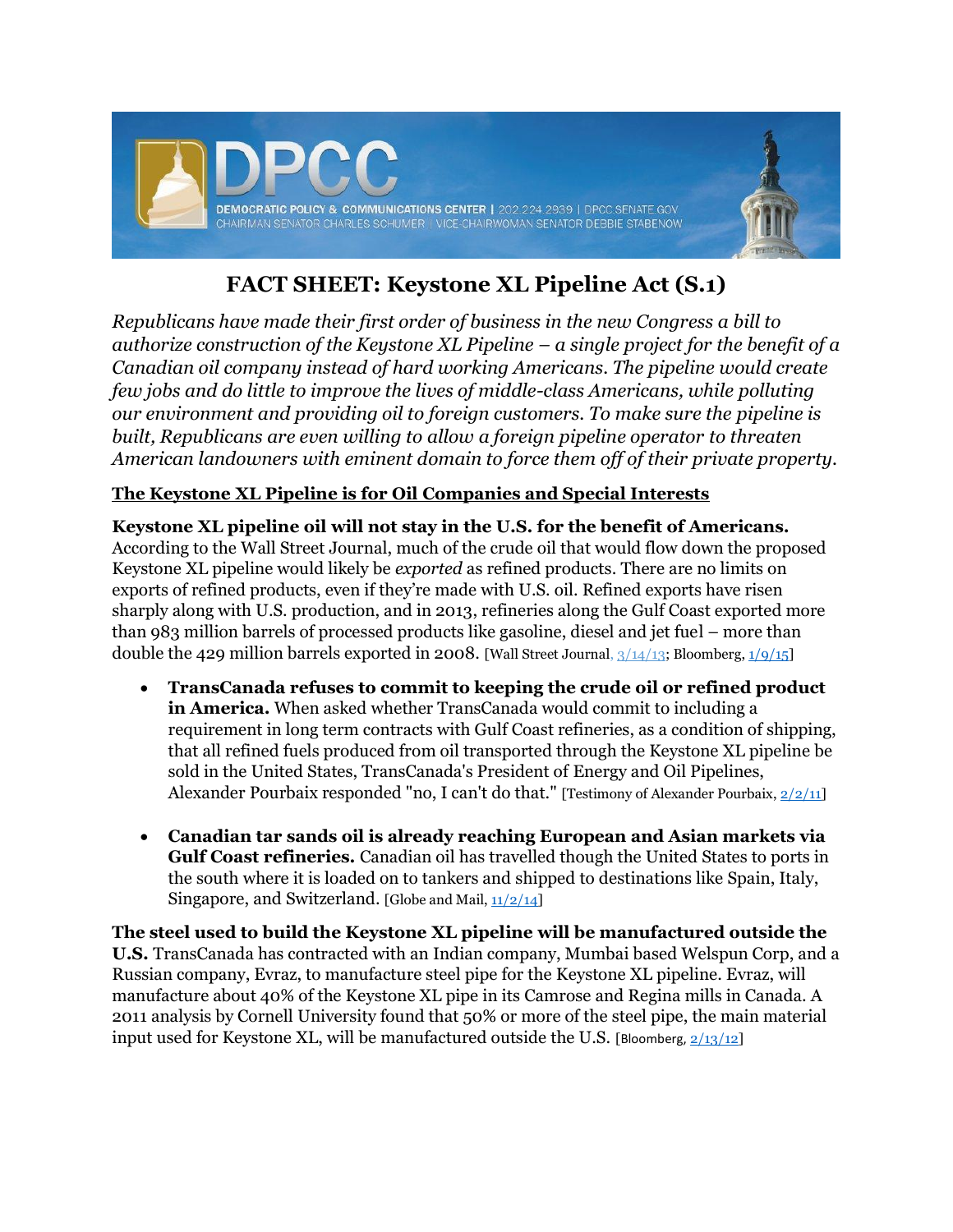- TransCanada imported almost all of the steel pipe needed for the U.S. portion of Keystone XL Phase 1 (Hardesty, Alberta to Patoka, Illinois) from Welspun's plants in India. The rest of the pipe for Phase 1 was manufactured by Evraz in its Canadian mills. [Bloomberg,  $2/13/12$ ]
- TransCanada has a history of using low-quality, foreign made steel, to build U.S. pipelines. [\[United Steelworkers\]](http://www.prnewswire.com/news-releases/usw-challenges-transcanada-keystone-pipeline-permit-for-safety-61789347.html)

**The Keystone XL Pipeline Act would allow a foreign corporation to threaten American landowners with eminent domain to force them off of their private property.** This legislation would allow TransCanada to use existing state laws along the route of the pipeline to threaten landowners with eminent domain.

 As reported in the NY Times, "TransCanada has been threatening to confiscate private land from South Dakota to the Gulf of Mexico, and is already suing many who have refused to allow the Keystone XL pipeline on their property, even though the controversial project has yet to receive federal approval. Randy Thompson, a cattle buyer in Nebraska, was informed that if he did not grant pipeline access to 80 of the 400 acres left to him by his mother along the Platte River, "Keystone will use eminent domain to acquire the easement." Sue Kelso and her large extended family in Oklahoma were sued in the local district court by TransCanada, the pipeline company, after her siblings and she refused to allow the pipeline to cross their pasture. [The New York Times,  $10/17/11$ ]

### **The Keystone XL Pipeline Will do Little for Hard Working Americans**

**The pipeline will create fewer than 50 permanent jobs.** The State Department's assessment finds that pipeline would only create 35 permanent jobs. TransCanada's own CEO, Russ Girling, concedes that permanent jobs to operate the Keystone XL pipeline tops out at 50. [Politifact,  $\frac{11}{16}/\frac{14}{3}$ ; State Department Final EIS,  $\frac{1}{14}$ ]

 The pipeline will create *no more* than 2,500 – 4,650 temporary direct construction jobs for two years, according to TransCanada's own data. Last month alone, the economy created 252,000 private sector jobs. [State Department Final EIS,  $1/14$ ; BLS,  $1/9/15$ ]

**Clean energy policies create far more jobs than the pipeline.** Over 3.4 million Americans are employed in "green goods and services", which includes renewable energy, energy efficiency, pollution reduction and removal, greenhouse gas reduction, recycling and reuse, and natural resources conservation. **In 2012 alone, the clean energy sector created 110,413 jobs.** [BLS[, 3/9/13;](http://www.bls.gov/ggs/) EESI.org, [6/13\]](http://www.eesi.org/papers/view/fact-sheet-jobs-in-renewable-energy-and-energy-efficiency?/fact-sheet-jobs-renewable-energy-and-energy-efficiency-11-jun-2013)

- **Wind Production Tax Credit (PTC):** The American Wind Energy Association estimates that the PTC will allow the wind industry to grow to over 100,000 jobs in four years and continue toward supporting 500,000 jobs by 2030. *Without the PTC, the industry stands to lose 35,000 American jobs.* [American Wind Energy Association, [3/3/14\]](https://webmail.senate.ussenate.us/owa/redir.aspx?C=xe0vJ78HR0movsIDhfM_Fk7m3Sp8AdIIfH0J_IKvMdJfpWlrdsO8DDK5LWyKVGbHrbow61Hqlo0.&URL=http%3a%2f%2faweablog.org%2fblog%2fpost%2fkeeping-score-why-is-a-threeweek-ptc-extension-worthless)
- **Solar Investment Tax Credit:** The solar industry has grown from 15,000 employees in 2005 to more than 143,000 today. These employees work at more than 6,100 companies, the vast majority being small businesses. In 2013, the U.S. solar industry added almost 24,000 additional jobs, and job creation in the industry grew at a rate of nearly 20 percent. [\[Bloomberg,](http://www.bloomberg.com/news/2015-01-15/u-s-solar-jobs-climb-22-as-clean-power-aids-economic-recovery.html) 1/27/14[; Solar Energy Industry Association,](http://www.seia.org/research-resources/solar-industry-data) 4/30/14]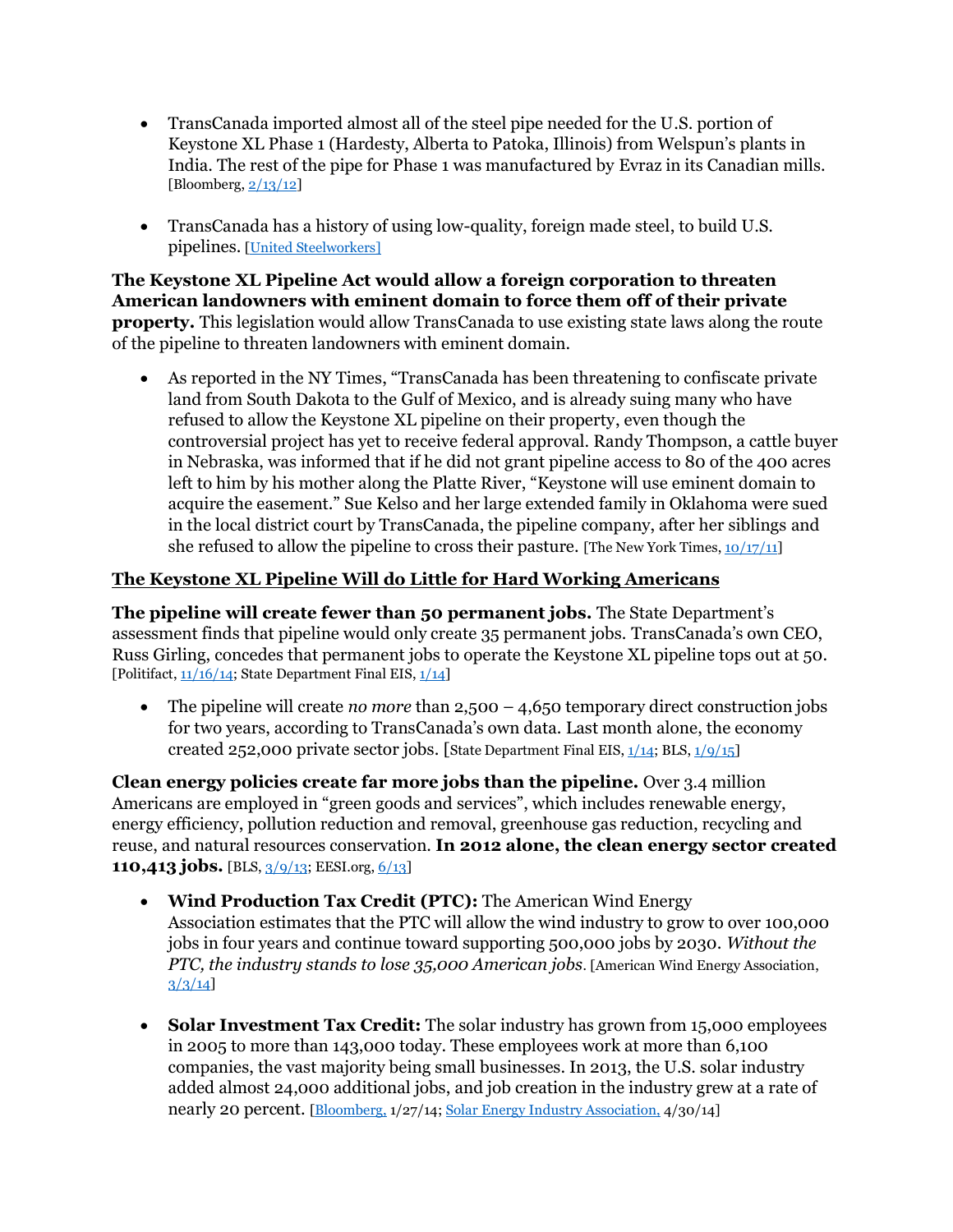**Investing in a 21st Century Grid:** An analysis from the U.S. Department of Energy reports smart grid projects funded through the American Recovery and Reinvestment Act (ARRA) created nearly 50,000 jobs, \$7 billion total economic output, and over \$1 billion in tax revenue. The smart grid GDP multiplier was substantial – for every \$1 million of direct spending, GDP increased by  $$2.5 - $2.6$  million. [\[DOE,](https://www.smartgrid.gov/sites/default/files/doc/files/Smart%20Grid%20Economic%20Impact%20Report.pdf)  $4/13$ ]

#### **The Keystone XL Pipeline will Make Climate Change Worse and Pollute Our Air and Water**

**The Keystone XL Pipeline will have a major negative impact on our climate.** The cumulative total of added carbon pollution from burning tar sands oil [compared to traditional crude oil] over the pipeline's 50 year lifespan could be over 1.4 billion metric tons of carbon pollution. Each year, burning oil from the pipeline would have the same impact as adding 5.8 million new cars to the road, building 8 new coal plans, and wiping away the carbon pollution reductions gained from the EPA's first round of fuel economy improvements for heavy trucks. [State Department Final EIS,  $1/14$ ]

- Oil consumption caused by the Keystone XL pipeline could result in up to 110 million metric tons of carbon pollution each year – four times the State Department's high end estimate. [Nature Climate Change, [8/10/14\]](http://www.nature.com/nclimate/journal/v4/n9/full/nclimate2335.html)
- A barrel of tar sands oil carried by the Keystone XL pipeline would create at least 17% more carbon pollution (life-cycle) than domestic oil, according to the State Department's analysis. Oil industry executives and Canadian government officials assert that approval of Keystone XL is essential to the expansion of tar sands production: [State Department Final EIS,  $1/14$ ]
	- o "In order for tar sands oil production to grow, the North American pipeline network must be expanded through initiative, such as the Keystone XL Pipeline project." – Joe Oliver, Canada's Minister of Natural Resources [Greenwire[, 8/26/13\]](http://www.eenews.net/login?rfr=1)
	- o The President of Canadian Natural Resources, Steve Laut, said the Keystone XL pipeline is essential for the expansion of the tar sands industry: "long term, we do need Keystone to be able to grow the volumes in Canada." [Globe and Mail,  $\frac{5}{3}/\frac{3}{14}$ ]
	- o The International Energy Agency's World Energy Outlook 2013 finds that ambitious tar sands expansion would require the construction of major new pipelines to enable the crude to be exported to Asia and the U.S. and specifically cites the Keystone XL pipeline as critical to allowing these expansion efforts. [International Energy Agency[, 11/13/13\]](http://www.worldenergyoutlook.org/publications/weo-2013/)
- According to a recent study, 85% of Canada's tar sands oil reserves must not be burned in order to prevent dangerous climate change temperature increases. The study's conclusion on the exploitation of Canada's oil sands is blunt, finding production must fall to "negligible" levels after 2020 if dangerous rises in temperature are to be avoided. [Nature[, 2/18/14\]](http://www.nature.com/nature/journal/v517/n7533/full/nature14016.html)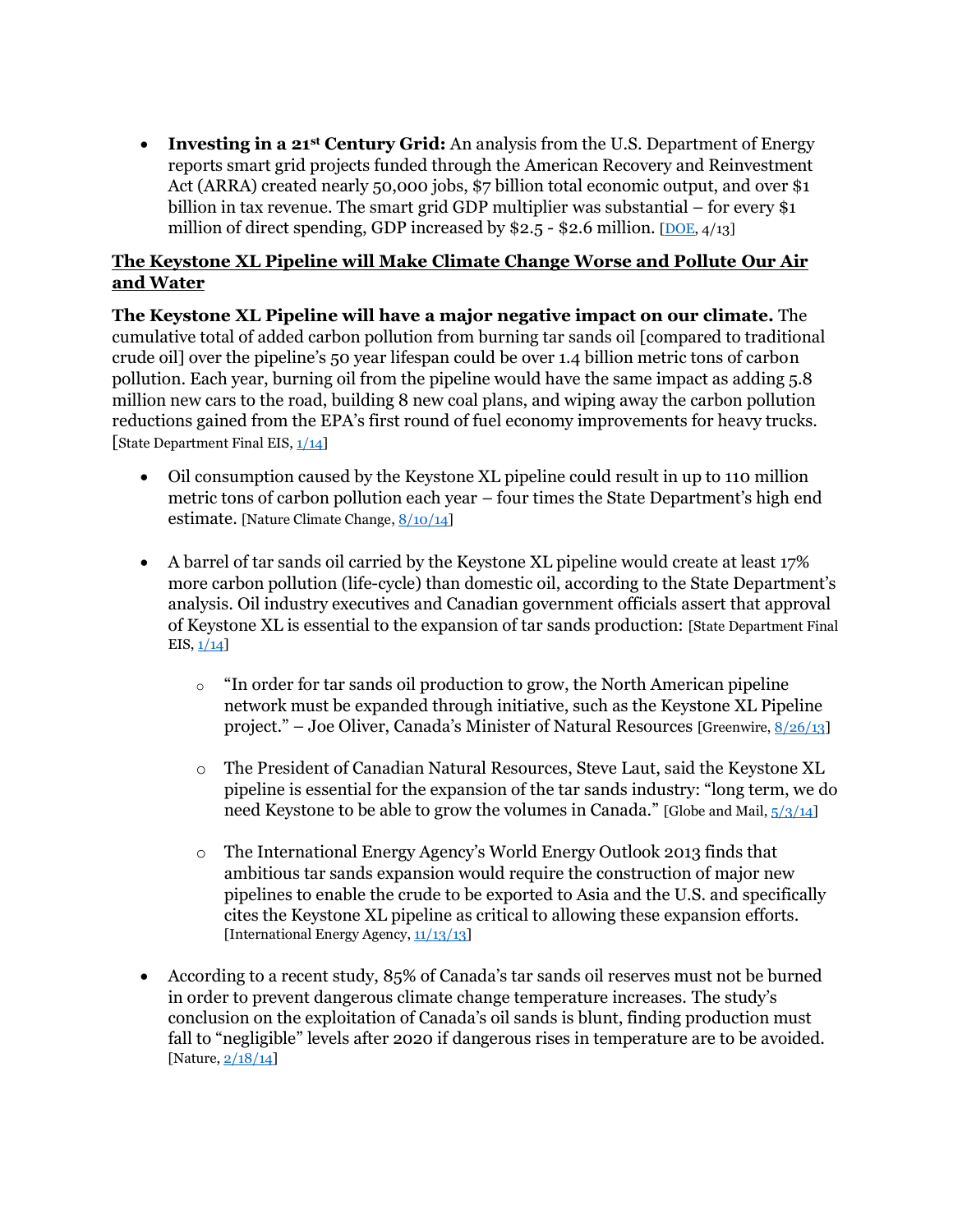Tar sands production is the reason why Canada will overshoot its 2020 international carbon pollution reduction pledge by over 20%. In fact, Canada's greenhouse gas emissions will actually increase between 2005 and 2020. Sharply rising GHG emissions in the oil and gas sector will almost completely offset falling greenhouse gases from Canada's electricity generating sector.[The Canadian Press[, 12/9/14\]](http://www.cbc.ca/news/business/canada-falls-short-of-its-2020-climate-change-commitment-1.2865992)

#### **Tar sands oil spills are virtually impossible to clean up and have devastating**

**consequences.** The U.S. Coast Guard has indicated that responding to tar sands spills in water is challenging because the heavier oil sinks to the ocean floor where our technology is "lacking." Tar sands oil creates especially difficult cleanup challenges when pipelines rupture. Over four years ago, a burst pipeline spilled close to a million gallons of tar sands oil into the Kalamazoo River in Michigan. Homes filled with benzene and other VOCs fumes right after the spill, and health concerns about exposure to the river's contaminated sediments still exist. [Testimony of Vice Admiral Paul Zukunft[, 4/9/14;](http://www.commerce.senate.gov/public/index.cfm?p=Hearings&ContentRecord_id=c0e8d5ad-e65a-4a7f-b624-2da65f4d421e&ContentType_id=14f995b9-dfa5-407a-9d35-56cc7152a7ed&Group_id=b06c39af-e033-4cba-9221-de668ca1978a&MonthDisplay=4&YearDisplay=2014) EPA, [10/16/14\]](http://www.epa.gov/enbridgespill/)

**The pipeline will have a negative impact on clean air and public health in refinery communities.** Significantly higher levels of carcinogens and dangerous air pollutants are found in communities that are downwind from where tar sands are refined. These toxic pollutants people are linked higher rates of cancers, including leukemia and non-Hodgkin's lymphoma. [Science Direct[, 12/13\]](http://www.sciencedirect.com/science/article/pii/S135223101300705X)

- Pet coke is possibly the dirtiest fossil fuel available, emitting at least 30 percent more CO2 per ton than an equivalent amount of the lowest quality mined coals. Tar sands refining produced 50% more pet coke than conventional crude. [Scientific American, [1/23/13\]](http://www.scientificamerican.com/article/tar-sands-and-keystone-xl-pipeline-impact-on-global-warming/)
- Pet coke dust is particulate matter. Particulate matter is among the most harmful of all air pollutants. When inhaled these particles evade the respiratory system's natural defenses and lodge deep in the lungs. Health problems begin as the body reacts to these foreign particles. Particulate matter can increase the number and severity of asthma attacks, cause or aggravate bronchitis and other lung diseases, and reduce the body's ability to fight infections. [\[EPA\]](http://www.epa.gov/pm/health.html)
- Unprotected piles of pet coke have appeared in Detroit and Chicago, prompting significant protests from local communities. Residents living near these piles face black clouds of pet coke dust blowing off the piles coating the inside and outsides of their homes. [State Department Final EIS,  $1/14$ ]
- Last March, National Nurses United, a group of 185,000 registered nurses, wrote Secretary Kerry requesting an immediate, comprehensive State Department study on the human health impacts of the proposed Keystone XL pipeline project. [National Nurses United[, 3/13/14\]](http://www.nationalnursesunited.org/page/-/files/pdf/flyers/Kerry-letter-kxl-health-impact-study-031214-final.pdf)

**The Keystone XL pipeline could pose a threat to the Ogallala Aquifer — one of the world's largest underground sources of fresh water.** According to the State Department's Supplemental Final EIS, there are 2,537 wells within 1 mile of the proposed pipeline, including 39 public water supply wells and 20 private wells within 100 feet of the pipeline right-of-way. The majority of these wells are in Nebraska. Those wells that are in the vicinity of a petroleum release from the proposed pipeline would be affected by a spill.